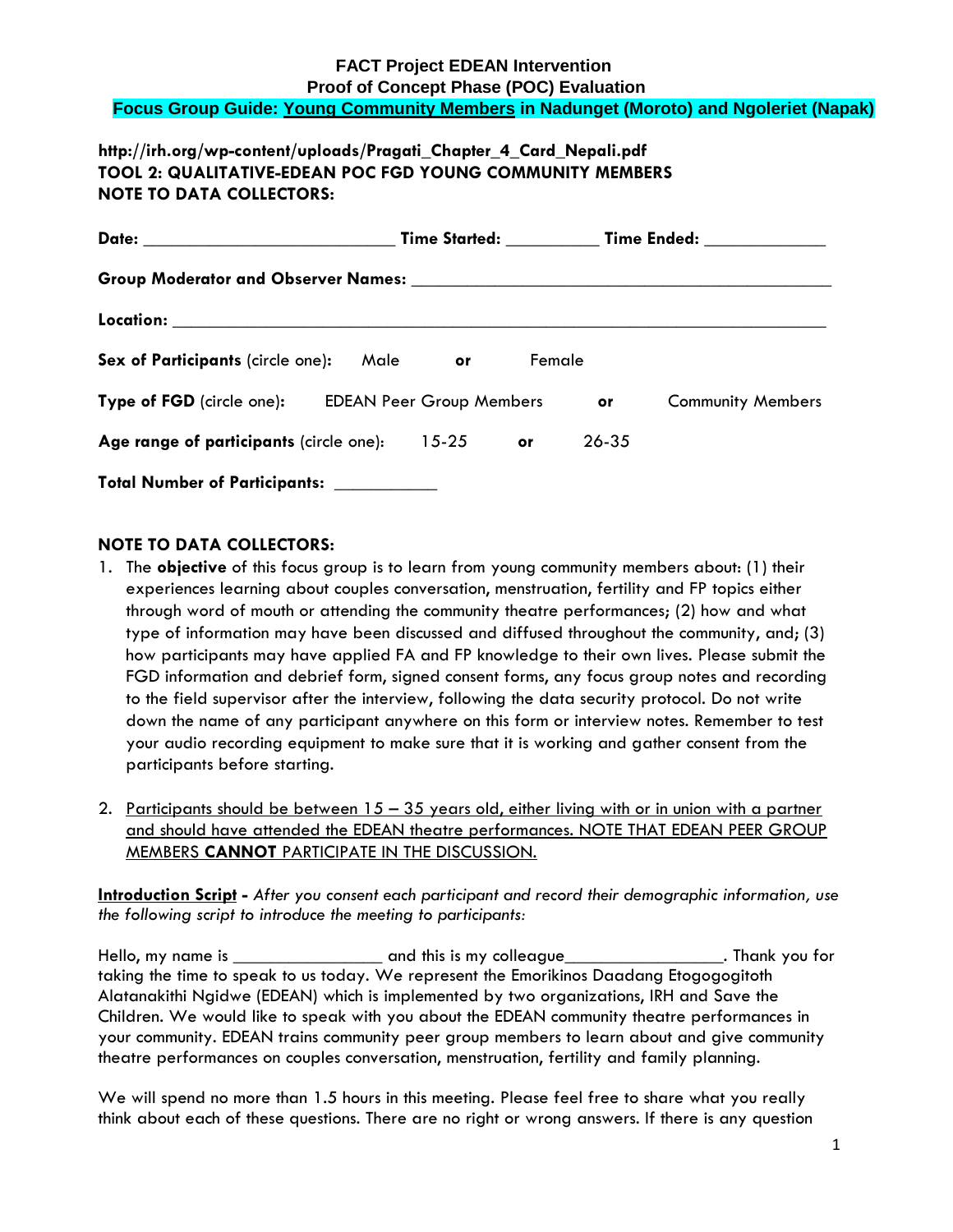# **FACT Project EDEAN Intervention Proof of Concept Phase (POC) Evaluation Focus Group Guide: Young Community Members in Nadunget (Moroto) and Ngoleriet (Napak)**

that you do not want to answer, that is fine. We ask that you keep everything that is said during this discussion private. This means that you should not discuss anything that someone else says outside of this discussion**.** *Does everyone agree to this?*

We would like to record this discussion so we can have a good record of your comments. The recording will only be shared with people from the EDEAN project, who will use the information to make the educational activities better. It will not be shared with anyone in your village or community. *Is it okay with everyone that we record this session?*

**I. Icebreaker** (10 MINUTES) **– [**Do an icebreaker to make participants feel at ease. Use this example as an icebreaker or adjust as needed]:

#### **Prou**

- 1. Ask participants to introduce themselves and share one thing about the Karamojong culture that makes them proud. Start by giving an example "I am proud of being a Karamojong because…"
- **II. Learning and sharing about FA and FP topics** (25 MINUTES) **–** *Thank you for your participation, we have a lot to learn from each other today. Let's get started. I'd like to first talk about what you learned at the EDEAN community theatre performances.*
	- 2. How did you first hear about the performances?
		- o *Probe: Who told you about them? What did you hear about them?*
		- o *Why did you decide to go to the performances?*
		- o *Did you tell other people about the performances or invite them to come to performances with you?*
		- o *Do you know of anyone in your community who decided NOT to go to the performances? For what reasons?*
	- 3. What do you remember about the performances?
		- o *Probe: What were the topics about?*
		- o *Does anyone have a favorite performance, story or character they would like to share?*
		- o *What were some new or useful things that you learned by watching the performances? (On couples conversation? Menstruation? Fertility?)*
		- o *What did you think about the performances that taught about other family planning methods such as condoms, pills, implants, injectables and IUDs? Anything new or interesting that you learned?*
		- o *Did you have more questions after the performances? What kind of questions?*
	- 4. Did you discuss what you learned by watching the performances with friends or family members in your community?
		- o *Probe: Can you give me an example of a conversation?*
		- o *What kind of new information did you share about [couples conversation, menstruation, fertility or family planning methods]?*
		- o *Who did you share these messages with and how did they react to these messages?*
		- o *Did you approach a peer group moderator or peer group member with questions or for advice after the performances? Can you give me an example?*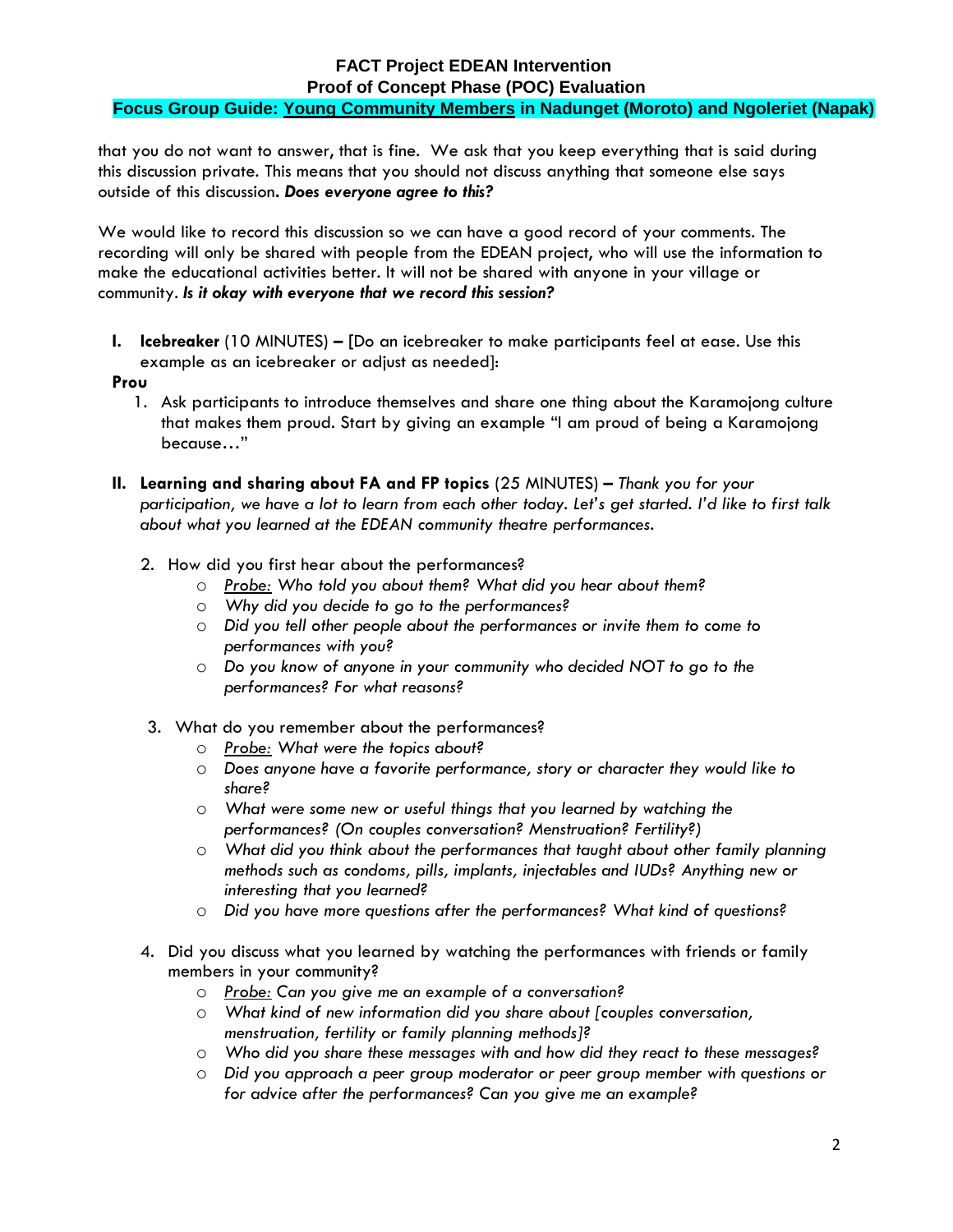## **FACT Project EDEAN Intervention Proof of Concept Phase (POC) Evaluation Focus Group Guide: Young Community Members in Nadunget (Moroto) and Ngoleriet (Napak)**

- o *Did others approach you with questions or stories about the performances? What kind of questions? Can you give me an example?*
- *III.* **Applying FA / FP information** (25 MINUTES) **–**The community performances were about four topics: **1. Couples conversation; 2. Menstruation; 3. Fertility; 4. Family planning**. Now, I'd like to talk about how you may have used this information and in your own life.
	- 5. Was there anything that you learned about relationships or couples conversation that you found useful in your own life with your partner?
		- o *Probe: For example about making decisions as a couple? Or about your family?*
		- o *About agreements or disagreements about your day to day life?*
		- o *Can you give me an example of a conversation or interaction?*
	- *6.* Was there anything that you learned about menstruation, fertility, or when a woman can become pregnant, that you used in your own life?
		- o *Probe: Can you give me an example of how you used this information?*
		- o *For example information about when women and men are fertile? Or when a woman can get pregnant?*
		- o *Did you talk about this information with your partner? Or family members? Or friends?*
	- 7. Was there anything that you learned about family planning methods that you found useful your own life? How so?
		- o *Probe: Can you give me an example of how you used this information?*
		- o *Did you speak to others about information on family planning methods? With whom? Friends? Family members? Partner? VHT? Health center provider?*
		- o *Do you know of anyone who started using a family planning method because of something they learned in EDEAN?*

**IV. Social norms around family planning** (20 MINUTES) **–** Now I'd like to continue talking about family planning and discuss beliefs and use of family planning methods in your community.

- 8. In your opinion, how many young couples use family planning methods in your community? Would you say there are few? Some? Many? Or very many?
	- o *Probe: How many use abstinence? [Explain if necessary: by abstinence, we mean people who decide to sleep separately to avoid having a baby]. For example, out of 10 people close to you – how many would you say use abstinence?*
	- o *Now how many people use methods other than abstinence, such as condoms, pills, injectable, implant or IUD? For example, out of 10 people close to you – how many use other family planning methods like these?*
- 9. Do people in your community approve or disapprove of young couples using family planning methods?
	- o *Probe: For which methods specifically (abstinence? methods from the clinic?)*
	- o *When is it acceptable to use a family planning method? When is it not acceptable?*
- 10. What are reasons why young couples use family planning methods? What are reasons why they don't use family planning methods?